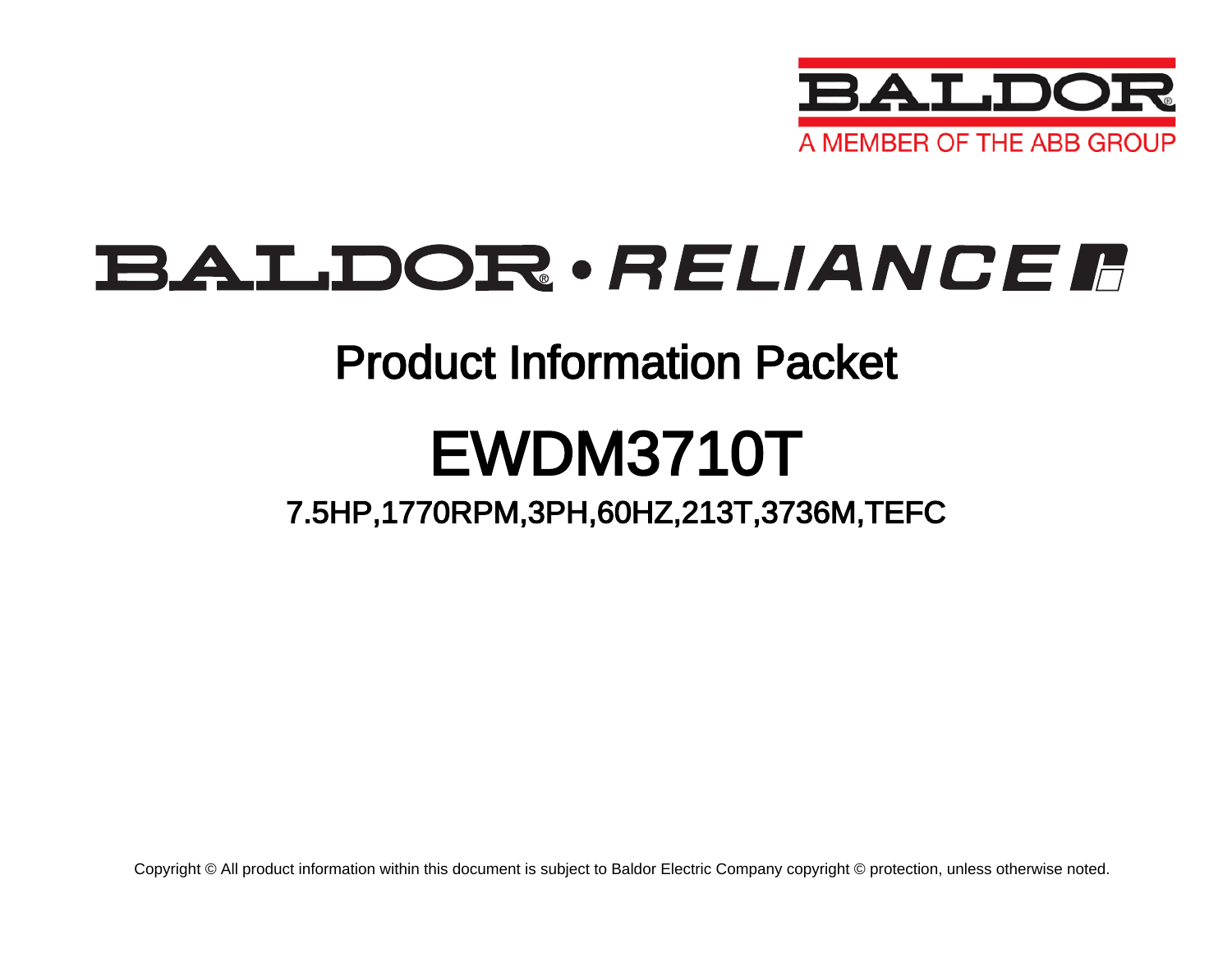#### BALDOR · RELIANCE F Product Information Packet: EWDM3710T - 7.5HP,1770RPM,3PH,60HZ,213T,3736M,TEFC

| <b>Part Detail</b> |             |                  |                |             |          |                      |            |  |
|--------------------|-------------|------------------|----------------|-------------|----------|----------------------|------------|--|
| Revision:          |             | Status:          | PRD/A          | Change #:   |          | Proprietary:         | No         |  |
| Type:              | <b>AC</b>   | Prod. Type:      | 3736M          | Elec. Spec: | 37WGT859 | CD Diagram:          | CD0005     |  |
| Enclosure:         | <b>TEFC</b> | Mfg Plant:       |                | Mech. Spec: | 37H872   | Layout:              | 37LYH872   |  |
| Frame:             | 213T        | Mounting:        | F <sub>1</sub> | Poles:      | 04       | <b>Created Date:</b> |            |  |
| Base:              | <b>RG</b>   | <b>Rotation:</b> | R              | Insulation: |          | Eff. Date:           | 04-06-2015 |  |
| Leads:             | 9#14        |                  |                |             |          | <b>Replaced By:</b>  |            |  |
| Literature:        |             | Elec. Diagram:   |                |             |          |                      |            |  |

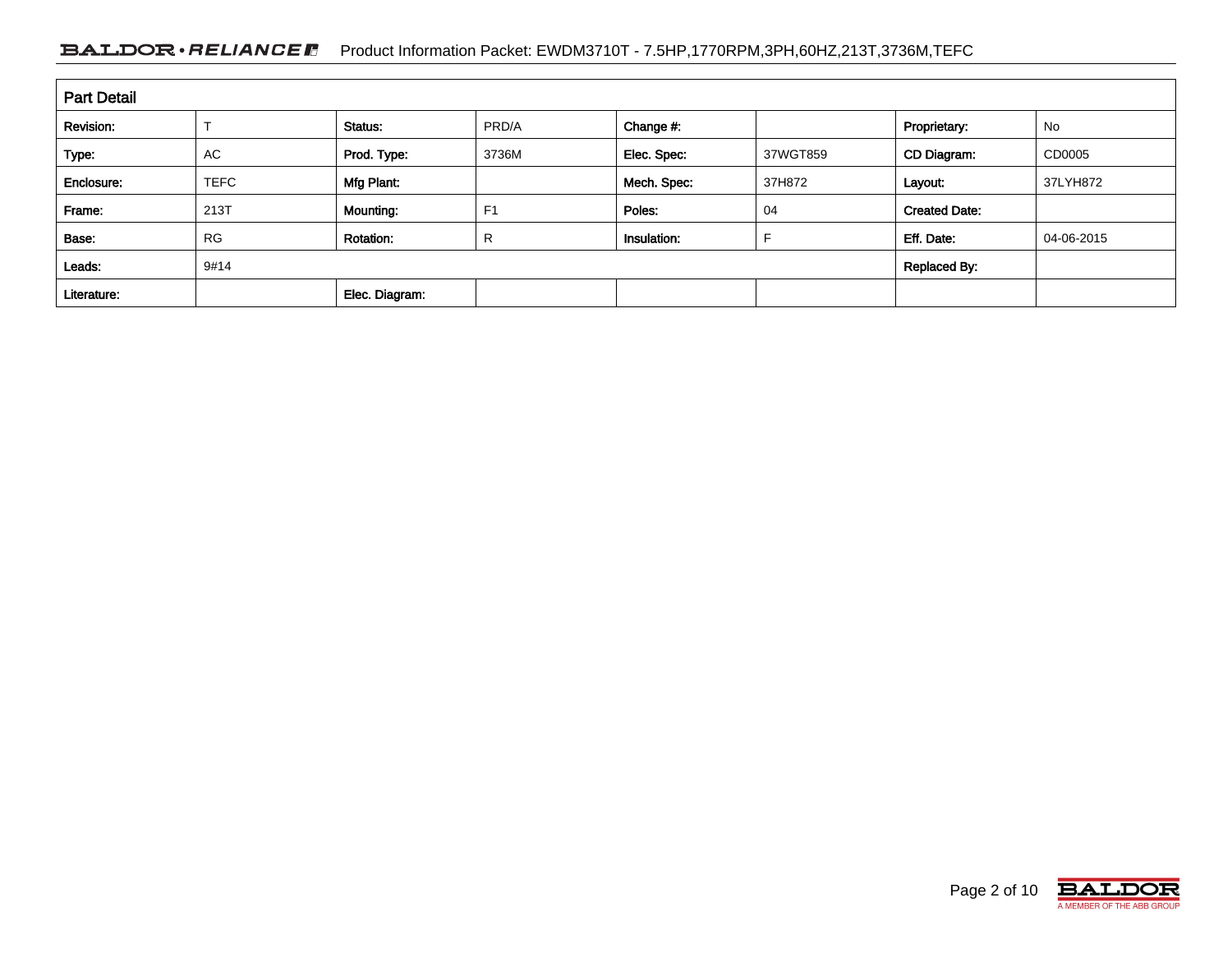#### BALDOR · RELIANCE F Product Information Packet: EWDM3710T - 7.5HP,1770RPM,3PH,60HZ,213T,3736M,TEFC

| Nameplate NP1669L |                             |                |      |            |   |              |   |  |  |
|-------------------|-----------------------------|----------------|------|------------|---|--------------|---|--|--|
| CAT.NO.           | EWDM3710T                   |                |      |            |   |              |   |  |  |
| SPEC.             | 37H872T859G1                |                |      |            |   |              |   |  |  |
| HP                | 7.5                         |                |      |            |   |              |   |  |  |
| <b>VOLTS</b>      | 230/460                     |                |      |            |   |              |   |  |  |
| <b>AMP</b>        | 18.8/9.4                    |                |      |            |   |              |   |  |  |
| <b>RPM</b>        | 1770                        |                |      |            |   |              |   |  |  |
| <b>FRAME</b>      | HZ<br>PH<br>60<br>213T<br>3 |                |      |            |   |              |   |  |  |
| SER.F.            | 1.15                        | CODE           | J    | <b>DES</b> | A | <b>CLASS</b> | F |  |  |
| NEMA-NOM-EFF      | 91.7                        | PF             | 81   |            |   |              |   |  |  |
| <b>RATING</b>     | 40C AMB-CONT                |                |      |            |   |              |   |  |  |
| cc                | 010A                        | USABLE AT 208V | 21   |            |   |              |   |  |  |
| DE                | 6307                        | <b>ODE</b>     | 6206 |            |   |              |   |  |  |
| <b>ENCL</b>       | <b>TEFC</b>                 | SN             |      |            |   |              |   |  |  |
| <b>BLANK</b>      |                             |                |      |            |   |              |   |  |  |

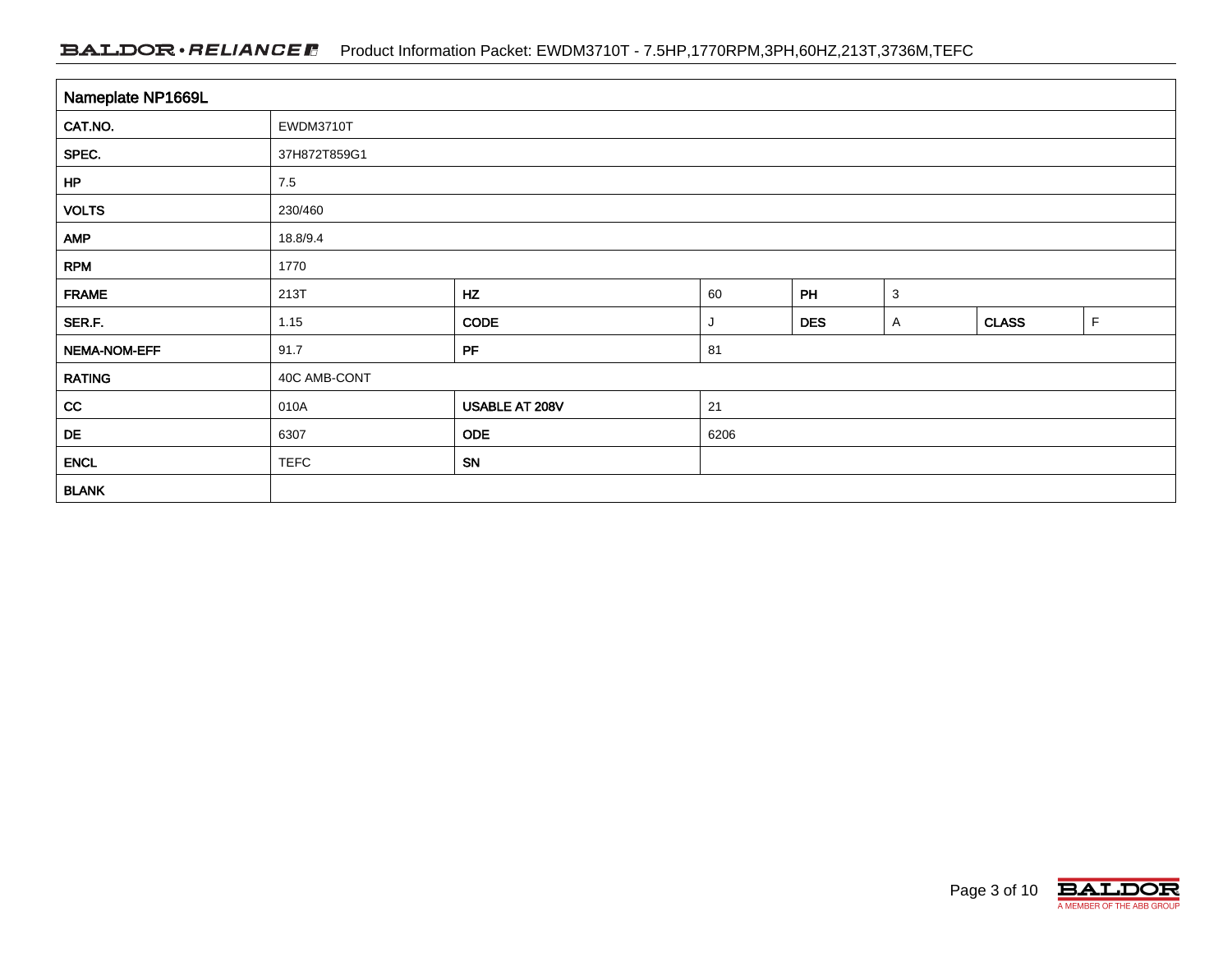| <b>Parts List</b>  |                                            |          |  |  |  |  |
|--------------------|--------------------------------------------|----------|--|--|--|--|
| <b>Part Number</b> | Description                                | Quantity |  |  |  |  |
| SA126444           | SA 37H872T859G1                            | 1.000 EA |  |  |  |  |
| RA116749           | RA 37H872T859G1                            | 1.000 EA |  |  |  |  |
| 37FN3002C01        | EXFN, PLASTIC, 6.00 OD, 1.155 ID           | 1.000 EA |  |  |  |  |
| S/P107-000-001     | SUPER E PROC'S-FS, WS & CK PLTS            | 1.000 EA |  |  |  |  |
| HW3200A01          | 3/8-16X3/4 I-BLT WELDED F/S                | 1.000 EA |  |  |  |  |
| 37CB3005A04W       | CASTING W/.75 NPT@6(MACH WHITE)            | 1.000 EA |  |  |  |  |
| 37GS1015           | GASKET, FOR 37 WD KOBX'S (SANTOPRENE)      | 1.000 EA |  |  |  |  |
| 51XW2520A12        | .25-20 X .75, TAPTITE II, HEX WSHR SLTD    | 2.000 EA |  |  |  |  |
| HA5027A01          | HA4066A01 T-DRAIN X2 BAGGED                | 1.000 EA |  |  |  |  |
| 11XW1032G06        | 10-32 X .38, TAPTITE II, HEX WSHR SLTD U   | 1.000 EA |  |  |  |  |
| 37EP3101A94MW      | FRONT TEFC L&M 206 BRG W/O GRSR (WHITE)    | 1.000 EA |  |  |  |  |
| HW4032A01          | BLACK DRAIN PLUG FOR WASH DOWN MOTORS      | 3.000 EA |  |  |  |  |
| HW5100A06          | W2420-025 WVY WSHR (WB)                    | 1.000 EA |  |  |  |  |
| 37EP3100A20MW      | FRONT ENDPLATE, MACHINED W/WHITE EPOXY     | 1.000 EA |  |  |  |  |
| HW4032A01          | BLACK DRAIN PLUG FOR WASH DOWN MOTORS      | 3.000 EA |  |  |  |  |
| HW4600B51SP        | SEAL 1.375 X 2.125 X 0.313 SINGLE LIP DB   | 1.000 EA |  |  |  |  |
| XY3118S12          | 5/16-18 HEX NUT, STAINLESS STEEL           | 4.000 EA |  |  |  |  |
| 07FH4011           | WASHDOWN IEC FH W/AUTOPHORETIC PRIMER      | 1.000 EA |  |  |  |  |
| 11XW1032S06        | SCREW, HXWSHR HD SLDTYF 410 SS             | 3.000 EA |  |  |  |  |
| 37CB4512           | CONDUIT BOX LID FOR WASHDOWN 37 FRAME      | 1.000 EA |  |  |  |  |
| 37GS1008A02        | 37 GS FOR CB LID - WHITE NEOPRENE          | 1.000 EA |  |  |  |  |
| 59XW0832S07        | TAPTITE II, HEX WSHR UNSLTD SER, 410 S.S., | 4.000 EA |  |  |  |  |
| HW4600B74          | FORSHEDA V28A V-RING SEAL                  | 1.000 EA |  |  |  |  |
| HW4600B31SP        | V-RING SLINGER #V38A, 1.42/1.50 SH BORE    | 1.000 EA |  |  |  |  |

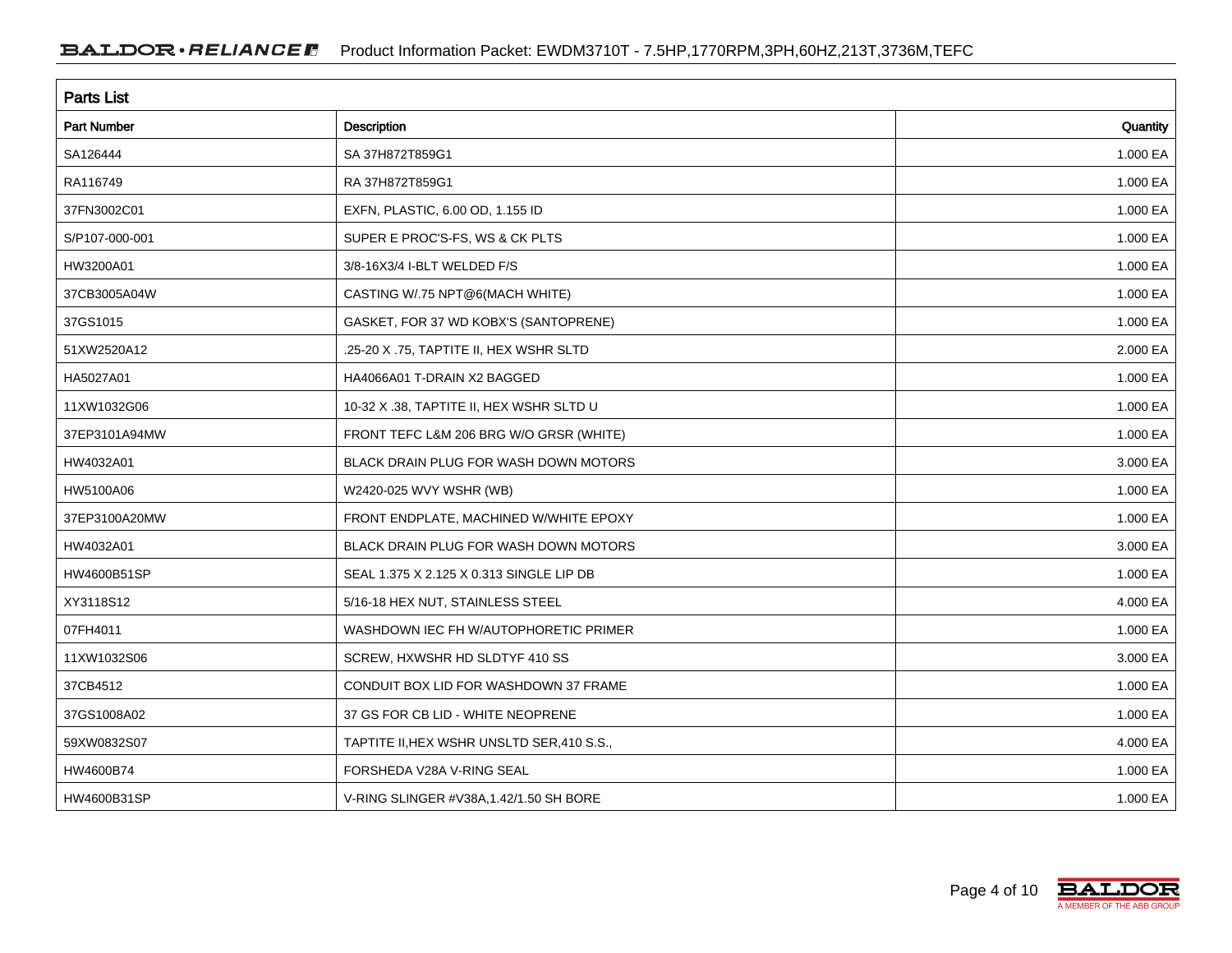| Parts List (continued) |                                             |          |  |  |  |  |
|------------------------|---------------------------------------------|----------|--|--|--|--|
| <b>Part Number</b>     | <b>Description</b>                          | Quantity |  |  |  |  |
| HW2502F21              | #303 SS, SQ KEY 5/16 X 2.375                | 1.000 EA |  |  |  |  |
| HA7000A02              | KEY RETAINER RING, 1 1/8 DIA, 1 3/8 DIA     | 1.000 EA |  |  |  |  |
| MJ5001A02              | 732 CL SEALANT 3 OZ DIXIE BEARING 289100    | 0.001 EA |  |  |  |  |
| MJ5001A27              | 32220KN GRAY SEALER *MIN BUY 4 QTS=1GAL     | 0.001 QT |  |  |  |  |
| LB1115N                | LABEL, LIFTING DEVICE (ON ROLLS)            | 1.000 EA |  |  |  |  |
| LB1164                 | LABEL, WARNING AND DRAIN                    | 1.000 EA |  |  |  |  |
| 85XU0407S04            | 4X1/4 U DRIVE PIN STAINLESS                 | 2.000 EA |  |  |  |  |
| MJ1000A75              | GREASE, POLYREX EM EXXON (USe 4824-15A)     | 0.050 LB |  |  |  |  |
| 51XB1214A20            | 12-14X1.25 HXWSSLD SERTYB                   | 1.000 EA |  |  |  |  |
| MG1025Z02              | <b>ACTIVATOR WILKOFAST 060-02</b>           | 0.010 GA |  |  |  |  |
| MG1025W01              | RAL9003, SIGNAL WHITE, GLOSS 85             | 0.028 GA |  |  |  |  |
| HA3104S17              | THRUBOLT 13.250LG SS                        | 4.000 EA |  |  |  |  |
| LC0005                 | CONN.DIA., TY M, 9-LD, DUAL VOLT, REVERSING | 1.000 EA |  |  |  |  |
| NP1669L                | SS WD SUPER-E UL CSA-EEV PREM REV MTG       | 1.000 EA |  |  |  |  |
| G0PA1000               | PKG GRP, PRINT<br>PK1026A06                 | 1.000 EA |  |  |  |  |
| MN416A01               | TAG-INSTAL-MAINT no wire (1200/bx) 11/14    | 1.000 EA |  |  |  |  |

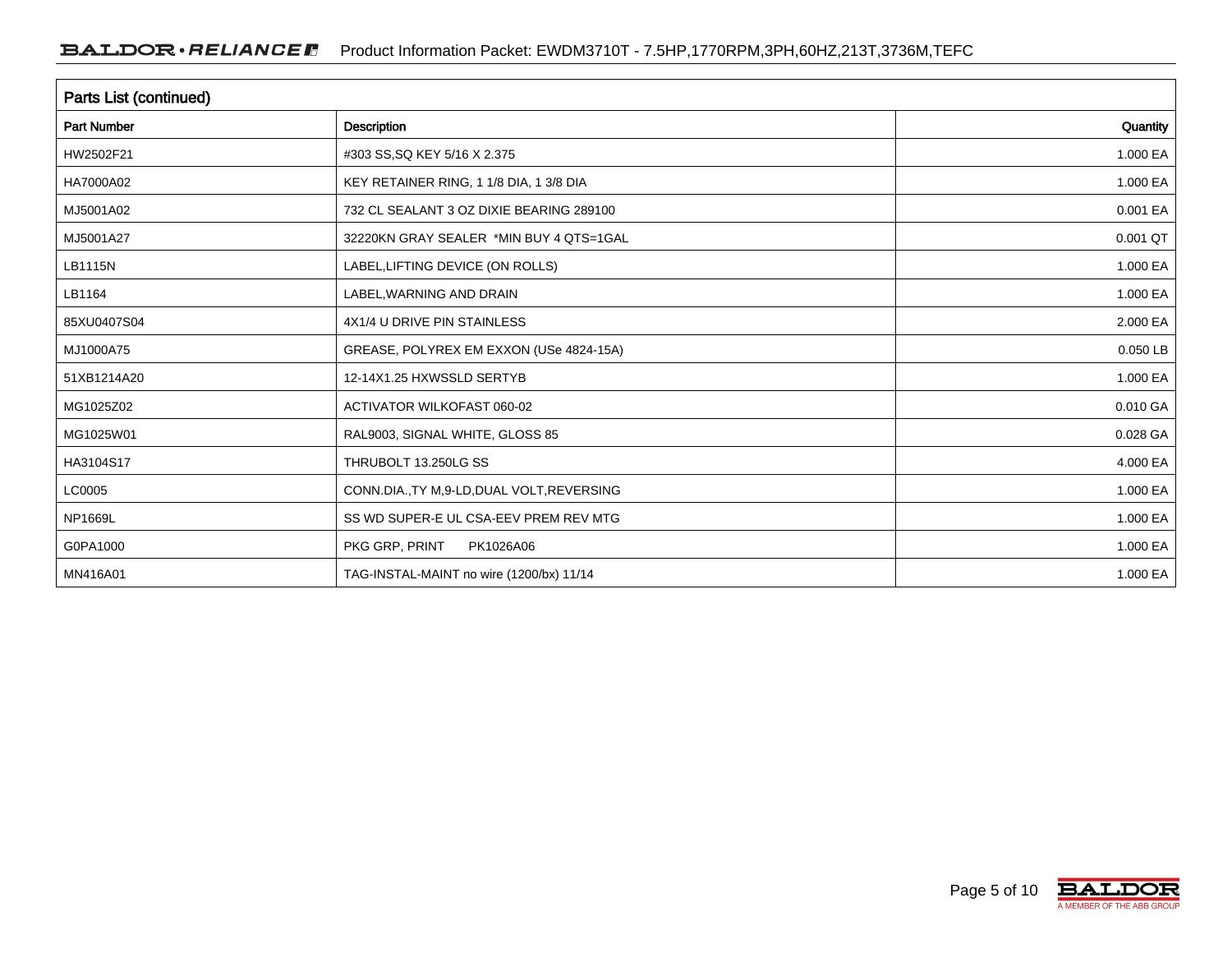| Accessories |            |    |  |  |  |  |  |
|-------------|------------|----|--|--|--|--|--|
| Part Number | Multiplier |    |  |  |  |  |  |
| $37 - 3301$ | C FACE KIT | P' |  |  |  |  |  |

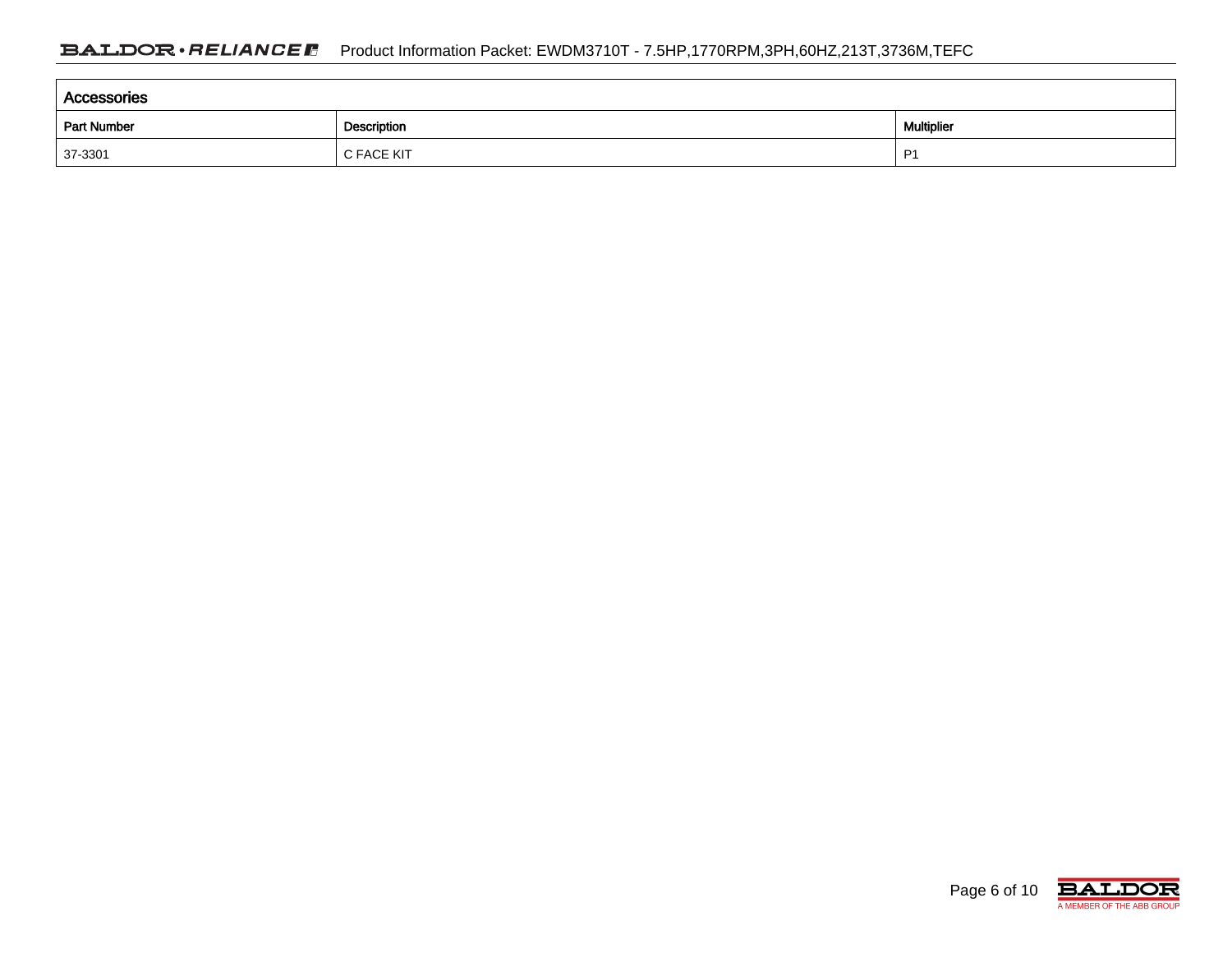#### **AC Induction Motor Performance Data**

Record # 17797 - Typical performance - not guaranteed values

| <b>Winding: 37WGT859-R001</b>            |                | <b>Type: 3736M</b>  |                                                 | <b>Enclosure: TEFC</b>     |                |  |
|------------------------------------------|----------------|---------------------|-------------------------------------------------|----------------------------|----------------|--|
|                                          | Nameplate Data |                     | 460 V, 60 Hz:<br><b>High Voltage Connection</b> |                            |                |  |
| <b>Rated Output (HP)</b><br>7.5          |                |                     | Full Load Torque                                | 22.4 LB-FT                 |                |  |
| Volts                                    | 230/460        |                     |                                                 | <b>Start Configuration</b> | direct on line |  |
| <b>Full Load Amps</b>                    | 18.8/9.4       |                     |                                                 | <b>Breakdown Torque</b>    | 69.2 LB-FT     |  |
| R.P.M.                                   | 1770           |                     |                                                 | Pull-up Torque             | 36.1 LB-FT     |  |
| Hz<br>3<br>60<br>Phase                   |                | Locked-rotor Torque | 41.1 LB-FT                                      |                            |                |  |
| NEMA Design Code<br><b>KVA Code</b><br>A |                |                     | J                                               | <b>Starting Current</b>    | 70.1 A         |  |
| Service Factor (S.F.)                    | 1.15           |                     | No-load Current                                 | 4.4 A                      |                |  |
| NEMA Nom. Eff.                           | 91.7           | Power Factor        | 81                                              | Line-line Res. @ 25°C      | $1.37 \Omega$  |  |
| Rating - Duty                            | 40C AMB-CONT   |                     |                                                 | Temp. Rise @ Rated Load    | $53^{\circ}$ C |  |
| S.F. Amps                                |                |                     |                                                 | Temp. Rise @ S.F. Load     | $65^{\circ}$ C |  |
|                                          |                |                     |                                                 | Rotor inertia              | 0.885 LB-FT2   |  |

#### Load Characteristics 460 V, 60 Hz, 7.5 HP

| % of Rated Load | 25   | 50   | 75   | 100  | 125  | 150  | S.F. |
|-----------------|------|------|------|------|------|------|------|
| Power Factor    | 41   | 63   | 75   | 81   | 84   | 85   | 83   |
| Efficiency      | 88.6 | 92.2 | 92.7 | 92.2 | 91.3 | 90.1 | 91.7 |
| Speed           | 1793 | 1786 | 1778 | 1770 | 1761 | 1751 | 1765 |
| Line amperes    | 4.88 | 6.08 | 7.59 | 9.49 | 11.5 | 13.8 | 10.7 |

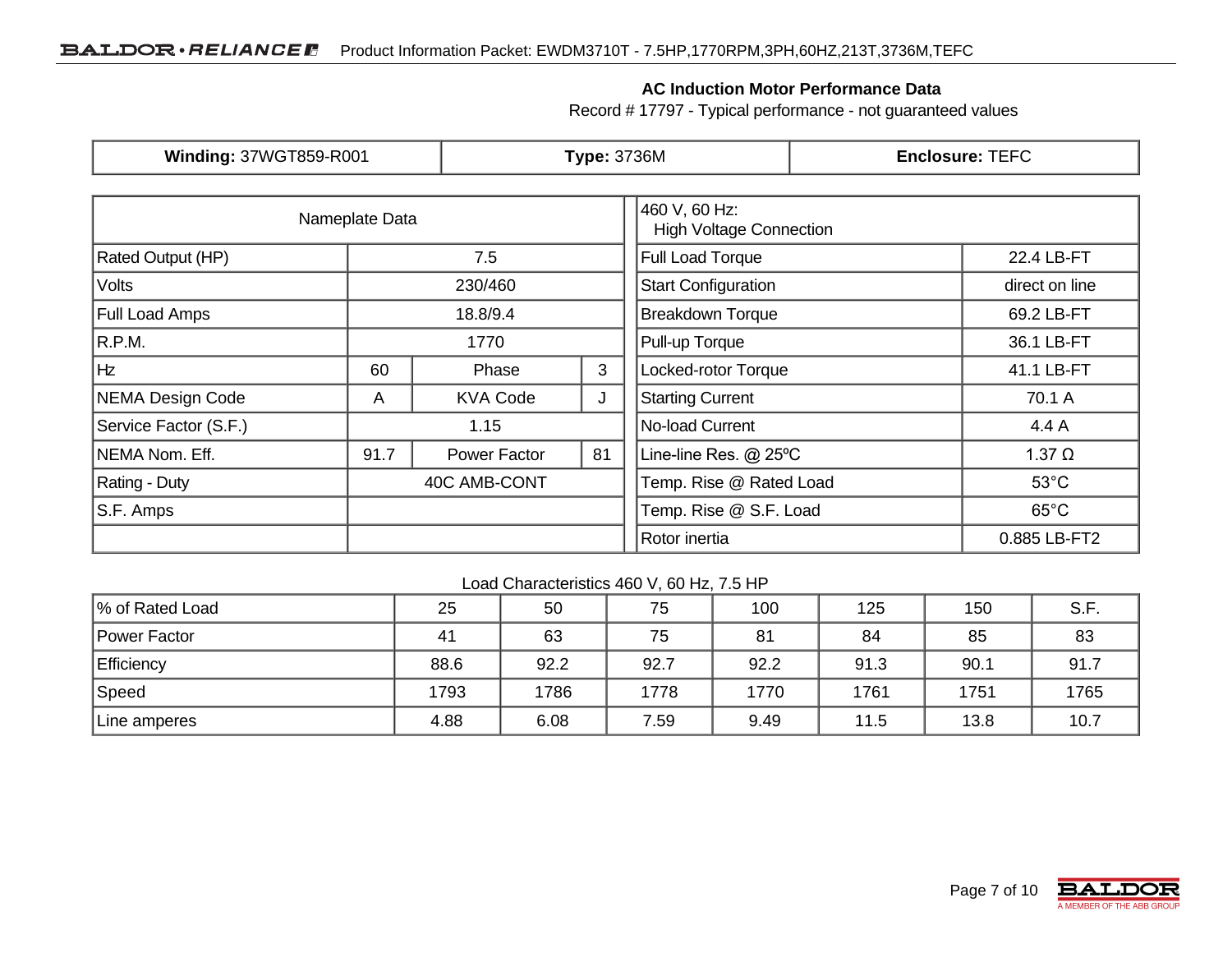

Performance Graph at 460V, 60Hz, 7.5HP Typical performance - Not guaranteed values

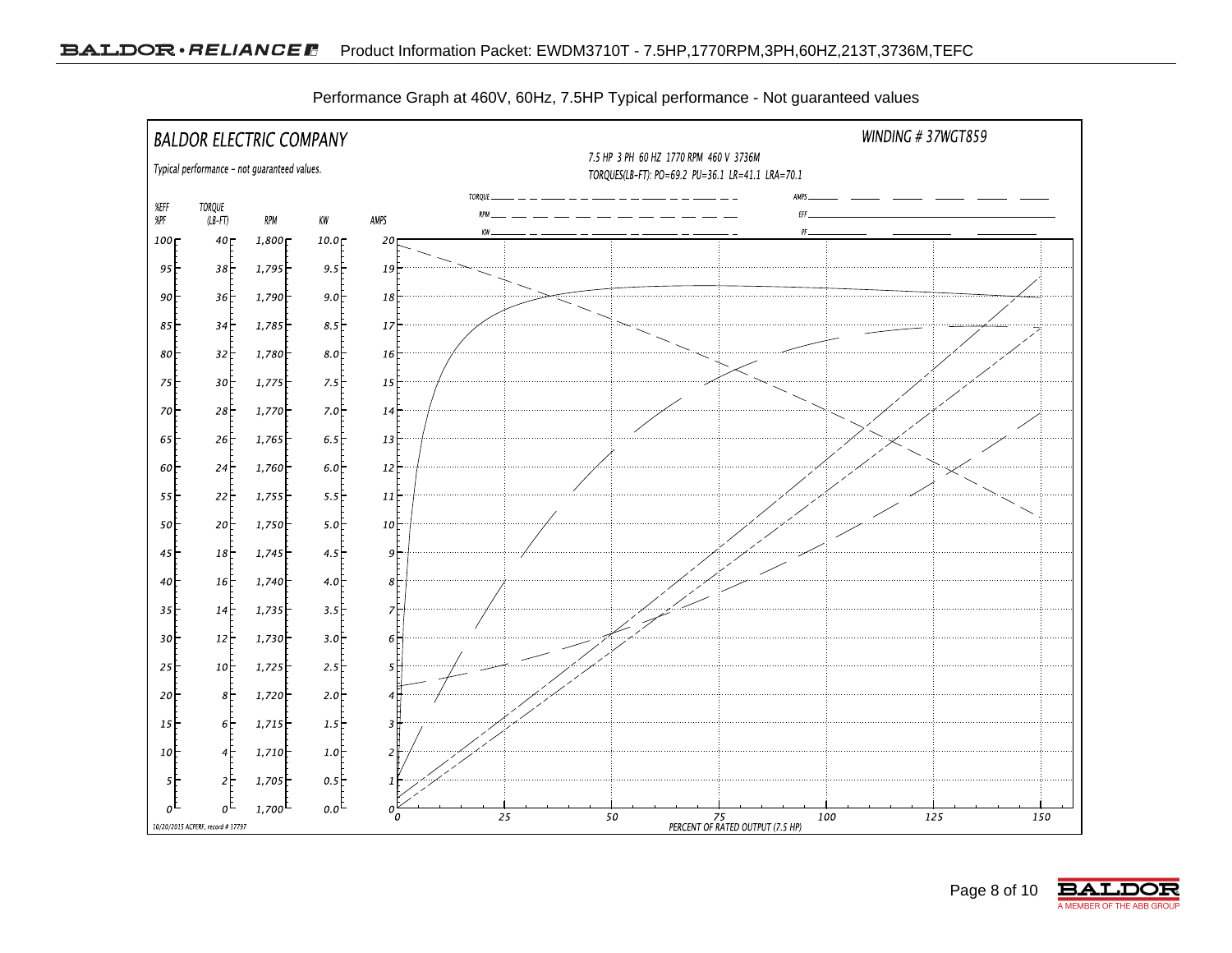